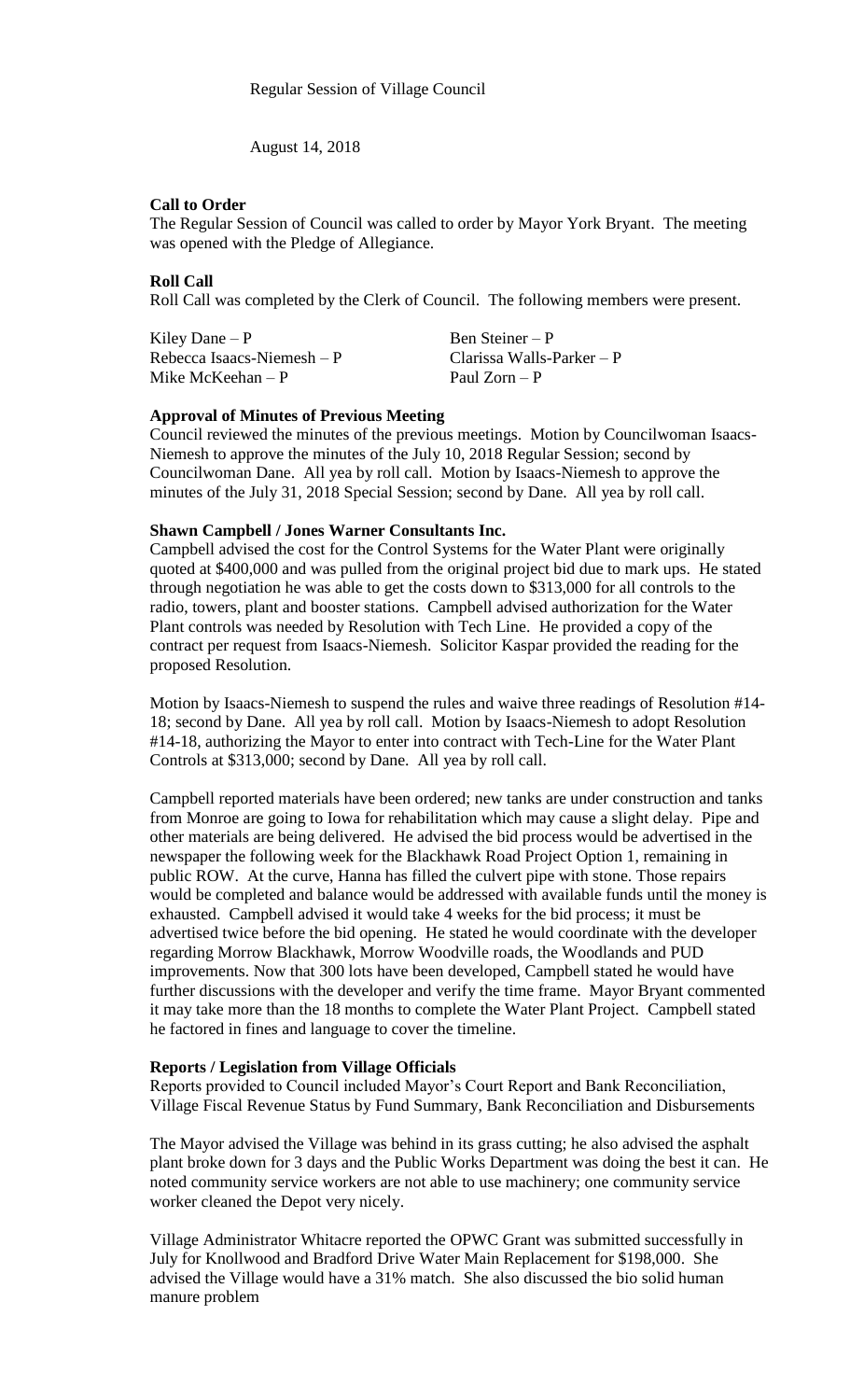#### August 14, 2018

and shared a brochure from the EPA provided by Fire Chief Bill Harrison. Whitacre stated these are Class A Bio-Solids and must be 300 tons before EPA action is taken; she stated the farmer had approximately 120 tons, 4 truckloads. Isaacs-Niemesh advised previously there were five truckloads dropped over 3 months ago; she stated shops in the area are getting the odor in their exhausts and the school has been evacuated. She stated there should be a limit on the time the waste can be on the ground and asked if the owner, Jergensen, was aware.

Solicitor Kaspar advised there are two issues; there may be a narrow window. The property is in Morrow and outside of Morrow. The Solicitor showed a condensed version of EPA Part 503. We cannot pass legislation preempted by Federal Law. There are other actions for the State; we are looking for a Municipal Ordinance that applies. The agricultural use boxes us in somewhat. Whitacre discussed Isaacs-Niemesh's suggestion regarding spreading within a specified period of time. Isaacs-Niemesh read the Zoning Ordinance regarding foul order. Councilman McKeehan asked if Perry Powell was contacted and what was the response. The Mayor responded. Councilman Zorn stated a storage shed on the property may be helpful. Isaascs-Niemesh advised the farmer was relocating the material. The Mayor asked about the property line. Isaacs-Niemesh responded. Mayor Bryant commented on agricultural zoning. Discussion followed. Isaacs-Niemesh stated Mason's time frame is 90 days. A trench is required; material may leak into the aquifer. Kaspar commented on the formal complaint regarding the aquifer. This is a different issue and presents a problem. McKeehan asked if anyone from the School Board contacted Hamilton Township. Isaacs-Niemesh will check. Zoning Inspector Thompson advised some of the material which was moved was in Morrow and the other is in Salem Township. The Administrator advised she would continue the discussion with EPA.

The Administrator discussed Vine Street and Kibbey Avenue. She advised she discussed with Ralph Blanton the vacating of the road which is now grass; Rex Parker built a garage years ago. She advised a survey is in progress. Blanton has talked with property owners affected; they will need to sign the release and it will go to the map room at Warren County. The prospective buyer for 100 Kibbey commented; three properties are affected.

Isaacs-Niemesh discussed zoning applications submitted a few years ago. She stated the application fee was waived for Terry Erwin; two other applicants paid fees. Recently the Church was charged a \$50 fee for a sign; she requested the fee waived for the Church. Discussion followed. She stated businesses must be supported. Walls-Parker stated it was a new congregation and the wording on the sign was changed for the new church. The Zoning Inspector stated a permit fee was charged as listed in the codes. Zorn stated the Zoning Code would need to be modified for non-profit to take such action. Discussion followed. Thompson stated one business currently has 12 signs. Discussion followed. Thompson stated those applications referenced by Isaacs-Niemesh were for Certificates of Occupancy. Morrow does little for those; the Fire Department is involved. He stated Warren County charges \$450. McKeehan stated he would donate his personal money to the Church for the permit fee. Isaacs-Niemesh and the Mayor stated they would help. Discussion followed.

Motion by Zorn to review and update the Zoning Code as necessary in the near future; second by Councilman Steiner. All yea by roll call.

Zorn reported he met with 2 representatives from ODOT, Mike Hanna, Mike Bryant and Administrator Whitacre. He stated ODOT will erect the crosswalk signs and the Village will be on the waiting list for solar powered crossing signage. The locations will be in front of Toblers, east side of the middle entrance to the Plaza and the east corner of Pamela Drive to the east corner entrance at First National Bank with ADA pads at both signs. ODOT will also erect Deer Crossing signs at each end of the Village along State Route 22 & 3. McKeehan asked if the Village was required to do the striping. Zorn replied yes. He also advised the Art Center has a website showing rates for spaces at 10 Miranda Street. Zorn stated the Art Center owner has been paying the water bill. Fiscal Officer Tina Powell stated the Village had taken care of it; a new smaller meter was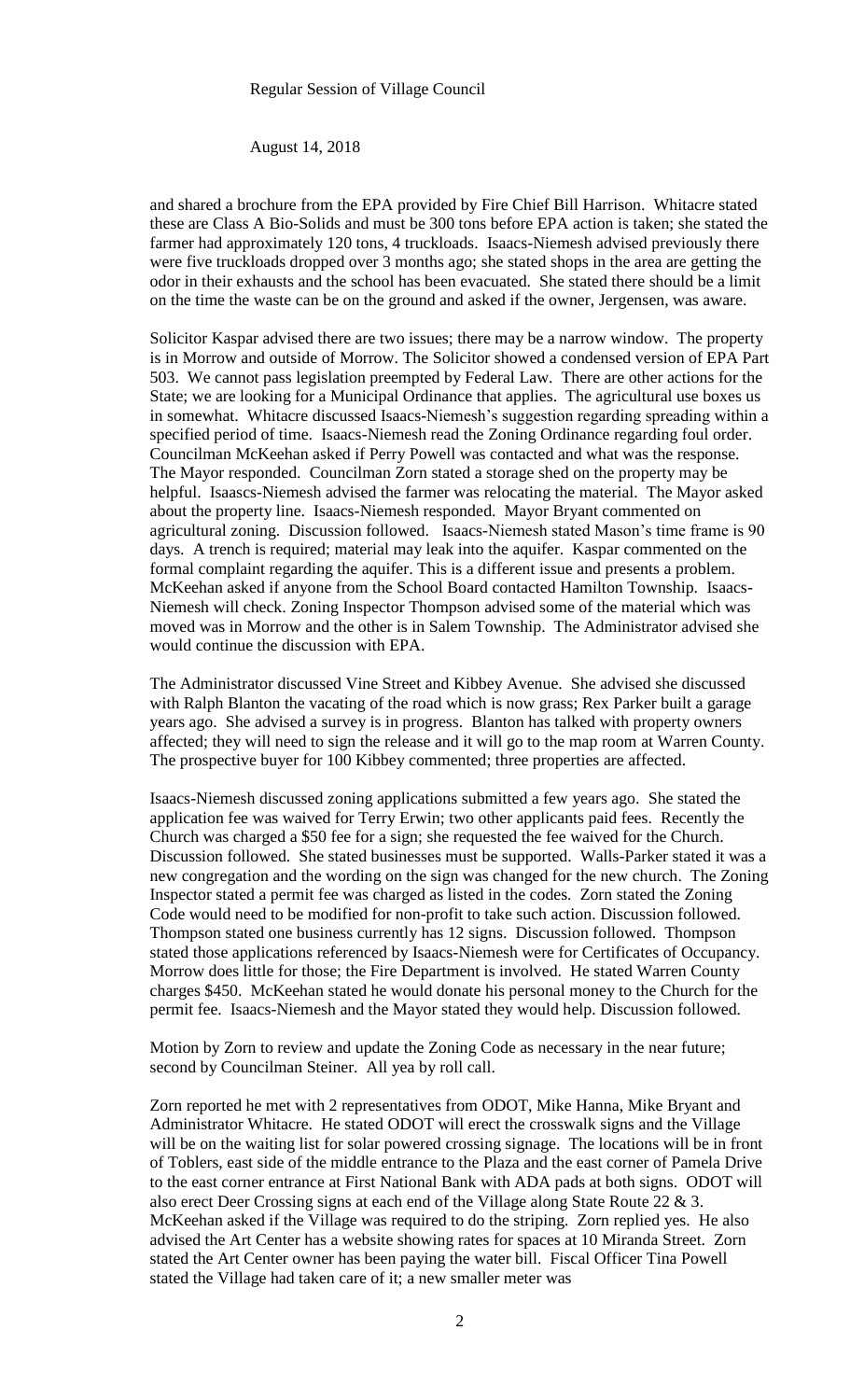August 14, 2018

installed and billing adjusted. Zorn invited all to the Ice Cream Social on Sunday at the Masonic Lodge, also stated Warren County will have a Taco Bell on Route 48 soon. The Mayor stated he heard the Shopping Center was under contract but the information was yet verified. McKeehan asked about the water meter for Jodi Williams. Powell stated she spoke with the supervisor and by the end of the week OUPS will mark the area. The Mayor stated the County has been paid by Morrow.

## **Public Forum**

Thompson advised First National Bank is putting up a pole barn but has not yet requested a zoning permit. He stated he discussed this with an administrator. Mr. Morris stated he lives on upper Kibbey, is 92 years old and tries to take care of his property. He stated the street hasn't been patched; he would like to get it paved. He stated he mowed one side of the street himself. The Mayor commented. Mr. Morris stated he would like to see Council out and about more. He had a copy of a news publication. He complimented the meeting and proceedings. The Mayor commented on the grant share by the Village.

Luanne Cain read Section 2306 of the Zoning Code; she proposed 2 alternates for the Zoning Board of Appeals when absences occur. She recommended John Poe and James Frederick to be appointed as alternates. The Mayor made the recommendation.

Motion by Isaacs-Niemesh to approve Joe Poe and James Frederick as alternates for the Zoning Board of Appeals; second by Zorn. All yea by roll call.

Cain stated the Church's intermediate lighting isn't permitted according to code; at the least, it's questionable. Discussion followed. Theresa Stacy spoke about 100 Kibbey and her occupancy requirements. She stated she has 90 days according to Little Miami Schools to occupy the property. She has a contract on the property.

John Kallenberger, Car Wash owner, stated his business is losing money. He advised he removed his flashing lights. He stated the Zoning for Pike Street is B2 and most businesses are B3. One shop is B1, restoration. Mr. Kallenberger stated he was the business owner that was referenced earlier in the meeting with 12 signs and acknowledged he received a letter from Thompson. He distributed a copy of the letter to Council members. He asked if every business owner received a letter. Kallenberger stated his problem is being singled out and asked why he was being targeted. He shared pictures of signs in Morrow with Council. He stated he put \$100,000 in his business and has offered free car washes and free refreshments. Kallenberger stated the letter from the Zoning Inspector was unexpected because of a prior discussion with him. Thompson stated six businesses on Pike Street have signs that were not permitted. Discussion followed.

Mr. Kallenberger asked how the Zoning Inspector's pay was determined. Thompson responded. Beverly Massey asked if businesses were grandfathered when they utilize the space of a prior business with the same type of business. Isascs-Niemesh explained. The Mayor commented. Discussion followed. McKeehan stated he appreciated what the car wash owner has done. He asked if he'd paid for any permits. McKeehan asked the Zoning Inspector how the 5 days were determined. Thompson responded. Steiner questioned the decision. McKeehan discussed Economic Development in Morrow; he discussed Gary Sizemore's rehabilitation on the main street. Discussion continued.

Mr. Lewis Bird asked if Fire hydrants have been checked; the hydrant didn't appear to work at 107 Flora Drive. He believed it was yet not operational. Mr. Bird stated his house burned down. Isaacs-Niemesh affirmed that hydrants are flushed. Discussion followed. Zorn asked for the number on the hydrant.

# **Reports / Legislation from Village Officials Cont'd**

Powell discussed two leak adjustments on the water portion of the billing and set up repayment plans. For May, \$351.90 adjustment was requested, almost 50% and for July \$504.04 adjustment was requested once repairs have been made. The Administrator